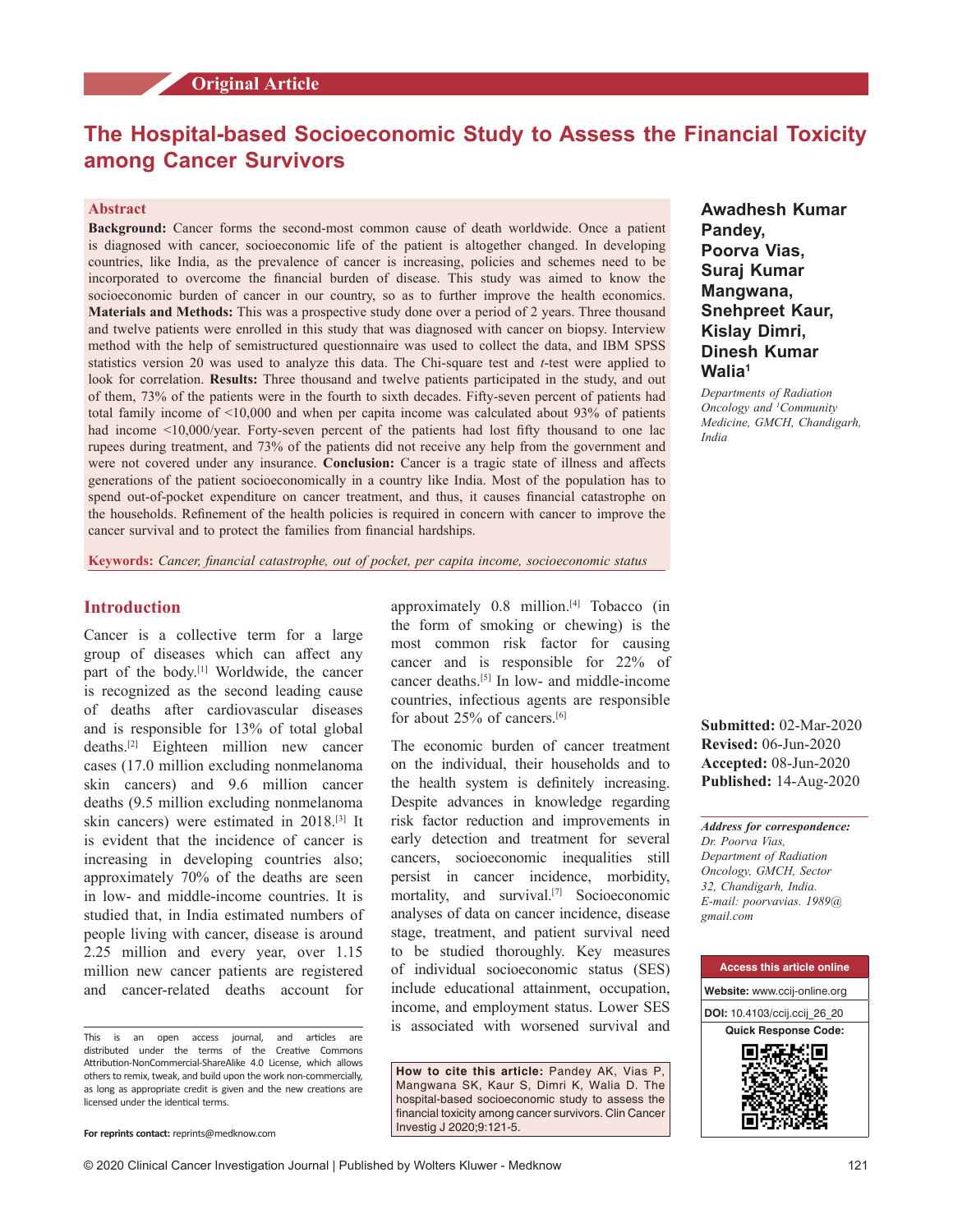increased incidence of cancer. Differences in stage of cancer is commonly cited as a potential mechanism for the observed relation between SES and cancer outcomes.[8] Given the fact that much of the cancer survival is associated with early diagnosis, access to medical technology is also a prominent concern for low‑ and middle‑income countries. The problem increases manifold for developing nations such as India that has poor geographical coverage of medical services and negligible financial protection in health. Despite high cost of cancer treatment, chances of survival are poor.[9] The financial burden associated with cancer treatment can force patients and households to acute misery and debts.[10,11] Due to the high cost of treatment and unavailability of health insurances in our country, about 60% of the patients had to borrow money from their friends or relatives.<sup>[12]</sup> As well as, cancer affects the social life of the patient and his family in form of loss of jobs, avoidance of social gatherings, etc. Hence, this study was done to examine the socioeconomic toxicity of cancers on patient and family. The special focus was kept on catastrophic financial conditions of the households in our country and the problems they face due to this.

## **Materials and Methods**

This study was a hospital-based retrospective and prospective study with a study period of 2 years, from January 2, 2017, to January 1, 2019. All the patients reporting to the hospital with a biopsy-proven diagnosis of cancer were enrolled in this study. Over the period of 2 years, data were collected from 3012 patients. Patients with all age groups, gender, and socioeconomic background who gave consent to participate in the study were enrolled. The interview method was followed to collect the data from cancer survival patients with the help of semistructured questionnaire which consisted of various sections meeting the requirement and objectives of the study.

The process of data analysis was done by using the statistical software named Windows IBM SPSS statistics version 20 (IBM, Chicago, USA). Socioeconomic impact of illness was described quantitatively and qualitatively. *t*-test and Chi‑square tests were applied to see the correlation between the variables, mean, and significance. The ethical permission was obtained from the Institutional Ethical Committee.

# **Results**

Over a period of 2 years, 3012 patients were enrolled in the study with a diagnosis of cancer. Age of patients varied from 2 to 91 years. Nearly 28.3% of the patients were between 51 and 60 years age group and formed the maximum percentage. Approximately three-fourth of the study population (72.9%) falls between 41 and 70 years. Table 1 shows the distribution of study population according to the age and gender.

Female predominance was seen in the study (53.6%) as compared to males (46.4%) [Table 1]. In extremes of ages males outnumbered females, but in most predominant age group numbers of female patients was more than males. On statistical analysis, the difference was statistically significant (0.05).

Patients of different states reported in our institute during this period of time. Maximum number of patients were residents of Haryana (36.5%) followed by Punjab (31.1%) and Uttar Pradesh (10%). The geographic distribution of patients is represented in Figure 1. Nearly 68.1% of the patients reported were from the rural areas and 31.9% were from the urban areas, and the difference was statistically significant  $[P = 0.000,$  Table 2]. Majority of the population in our country belong to the rural area which was represented in this study.

Out of 3012 patients, breast cancer was leading with 20.3% followed by oral cavity cancers (16.1%) and esophageal cancers (8.2%). Among males, lip and oral cavity cancers formed 15.5% of total cancers followed by the esophagus (11.7%) and larynx (8.3%), while in females, breast cancer was predominant in 37.2% followed by cervical (15.1%) and ovarian cancers (6.9%).

Majority of the patients (30.1%) were illiterate or below Matriculation (53.3%) depicted in Figure 2.

Monthly income of the patients varied from Rs. 0 to Rs. 100,000 with 87.5% of the patients having income between



**Figure 1: State wise distribution of cancer patients**

| Table 1: Age and gender cross tabulation |        |        |              |  |
|------------------------------------------|--------|--------|--------------|--|
| Age                                      | Gender |        | <b>Total</b> |  |
| (binned)                                 | Male   | Female |              |  |
| $2 - 11$                                 | 9      | 7      | 16           |  |
| $12 - 21$                                | 51     | 29     | 80           |  |
| $22 - 31$                                | 72     | 77     | 149          |  |
| $32 - 41$                                | 154    | 251    | 405          |  |
| $42 - 51$                                | 275    | 448    | 723          |  |
| 52-60                                    | 387    | 464    | 851          |  |
| 61-70                                    | 343    | 278    | 621          |  |
| 71-80                                    | 84     | 53     | 137          |  |
| 81-90                                    | 21     | 7      | 28           |  |
| $91+$                                    | 2      | 0      | 2            |  |
| Total                                    | 1398   | 1614   | 3012         |  |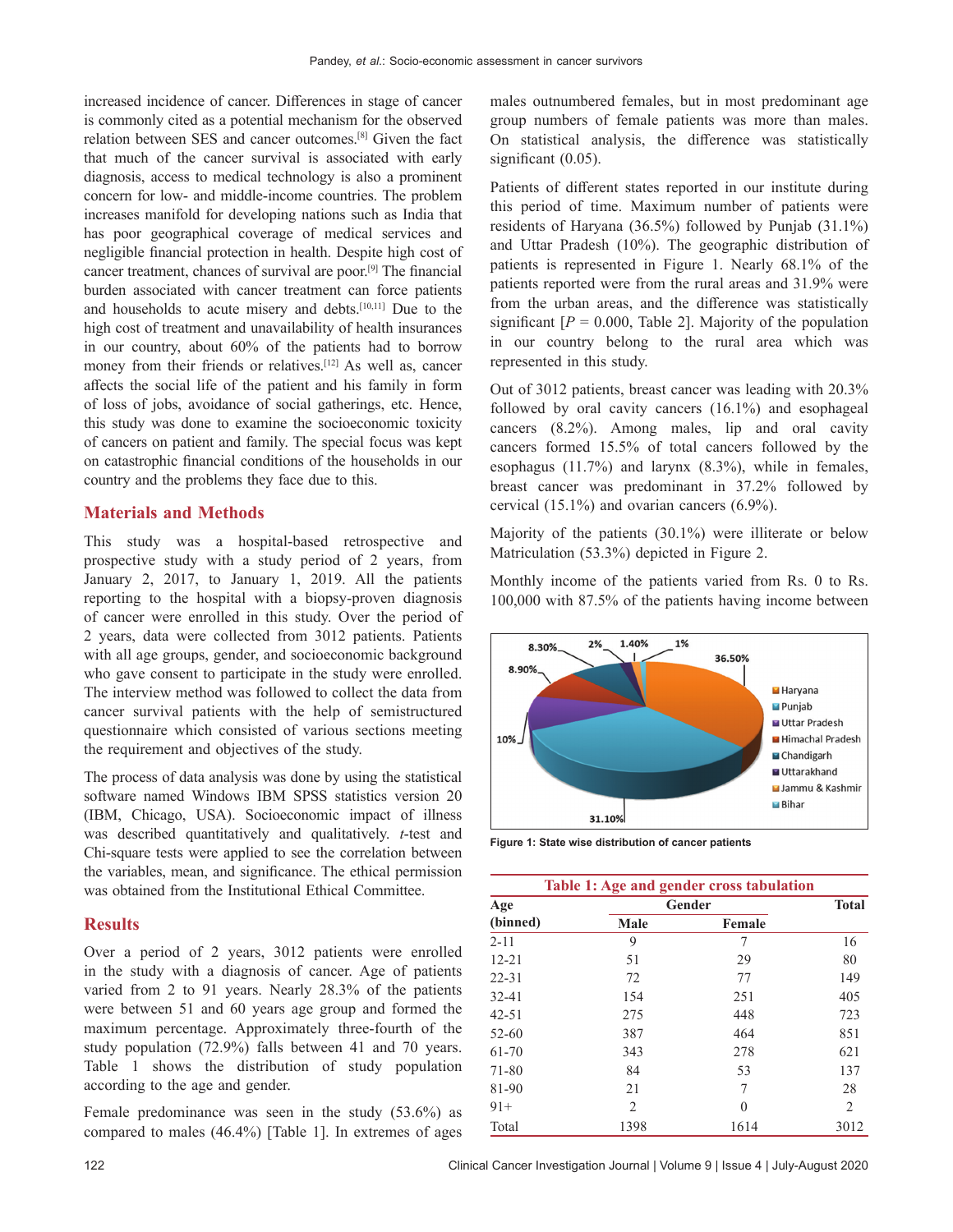Rs. 0 and 10,000 and rest 12.5% had income more than that.  $57.2\%$  of the patients had family income  $\leq 10,000$ . Nearly 93.7% of the patients had per capita income of Rs. 0–10,000/year, which is shown in Figure 3.

When socioeconomic impact of cancer was seen in patients, 78.8% of patients had financial constraints. According to 30.6% of patients, cancer‑related treatment had impact on their job or work in the form of inability to work, study break, disturbance in business, agriculture, and household activities.

27.1% of the patients were unable to work due to cancer-related treatment. 29.5% of patients had social impact of the treatment such as avoiding social gathering, abandonment, stress, loss of identity, etc., as shown in Table 3. Overall maximum number of patients had financial problem (18.4%), followed by financial and travelling problem (16.2%). 10.6% patients faced problems regarding accommodation, finance, and traveling. 6.8% of patients had only health issues and 4% had only travelling issues [Figure 4].

During treatment, a lot of patients had loss of family income. 46.9% of patients lost Rs. 50,000–100,000 during cancer treatment. Total loss of income varied from Rs. 10,000 to more than 500,000. Figure 5 depicts the loss of family income in rupees during the treatment.

During treatment, 73.2% of the patients did not get any help from the government for treatment of their disease and 52.9% of patients had to borrow money. Only 0.3% of patients had health insurance.

Using *t*‑test, paired sample statistics of income of the patient and loss of income due to cancer treatment with the



**Figure 2: Educational qualification of patients**



average income of patient of Rs. 4608.27 and the average loss in family income due to cancer of Rs. 119,914.51 had  $P = 0.087$ . Paired sample correlations in per capita income and loss in family income due to cancer treatment with average per capita income of Rs. 3967.30 and average loss in family income due to cancer of Rs. 119,914.51 had  $P < 0.05$  and was statistically significant [Table 4].

## **Discussion**

Cancer remains a major public health problem that profoundly affects more than  $1.7$  million people<sup>[13]</sup> diagnosed each year, as well as their families and friends. It is the second‑most common cause of death in the United States, exceeded only by heart disease, accounting for nearly one in every four deaths.[13] The incidence of some of the cancers is increasing. The burden of some types of cancer weighs more heavily on some groups than on others, the rate of which vary by SES, sex, and racial and ethnic group. The economic burden of cancer is also increasing as the newer technologies and treatments have become available. The national expenditures for cancer continue to rise and exceed overall medical care expenditures.

## **Table 2: Gender × locality cross tabulation shows statistical significance (***P***=0.000)**

| Gender | -<br>Locality |       | <b>Total</b> |
|--------|---------------|-------|--------------|
|        | Rural         | Urban |              |
| Male   | 996           | 402   | 1398         |
| Female | 1054          | 560   | 1614         |
| Total  | 2050          | 962   | 3012         |



**Figure 3: Percapita income (annual in rupees)**



**Figure 4: The problems faced by patients during the illness Figure 5: Loss in family income during the cancer treatment**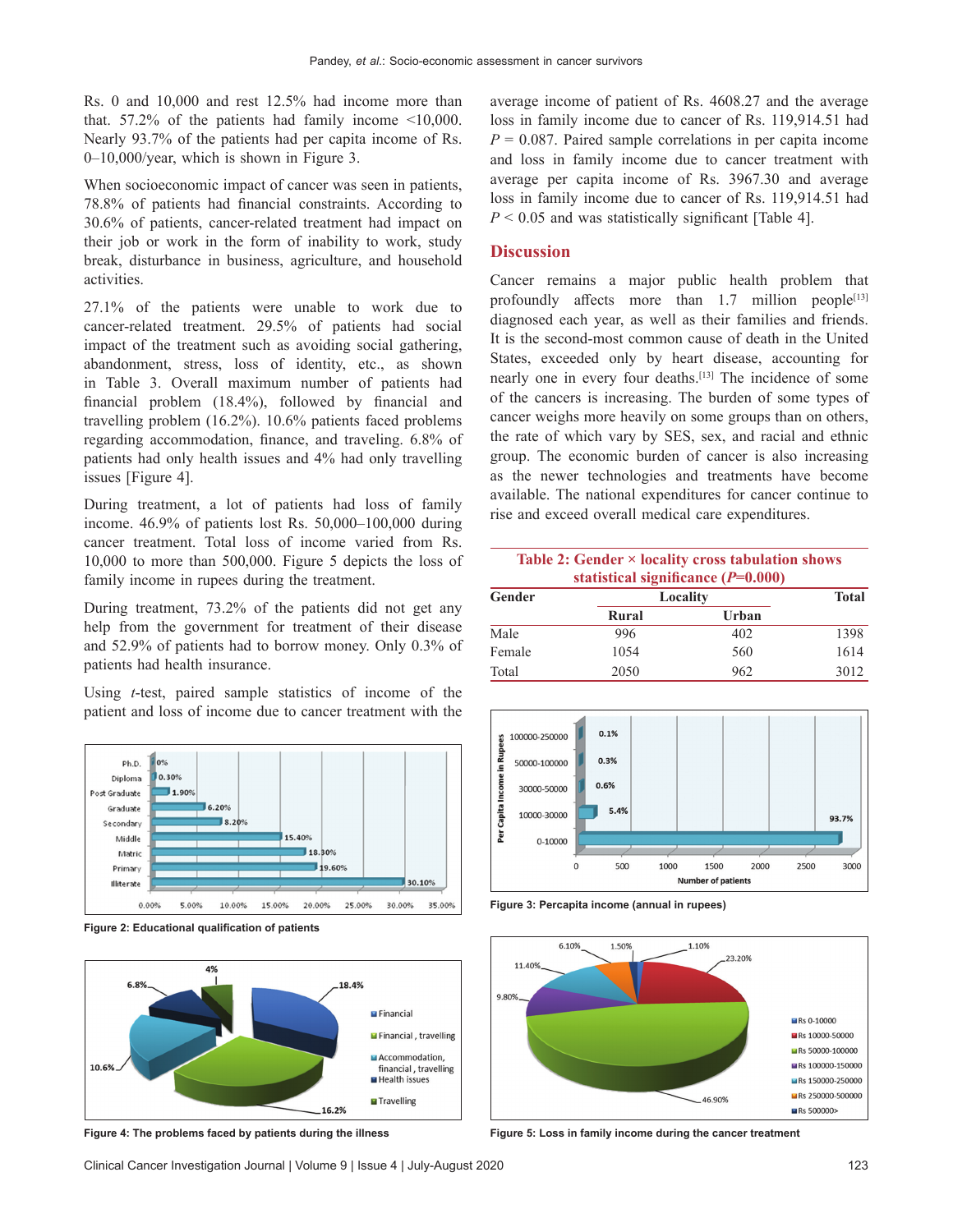Lung cancer is the most commonly diagnosed and most common cause of cancer death in both the sexes all over the world, followed by breast cancer, prostate cancer, and colorectal cancer.[3] The most frequently diagnosed cancer and the leading cause of cancer death, however, vary across countries and within each country depending on the degree of economic development and associated social and life style factors. In India, oral cancers are the most common cancers found in males, and breast cancer is the most common among females, which was seen in our study also. Worldwide, the incidence rate for all cancers combined was about 20% higher in men than in women with the incidence rates varying across regions in both males and females.[3]

Cancer affected households are having catastrophic financial condition in India. As compared to other diseases, greater number of hospital stays and outpatient visits are required. A very small population is covered under health insurance in our country, thus maximum number of patients and their families have to bear out-of-pocket (OOP) expenditures. In our study, only 0.3% of patients were having health insurance. In a study by Mahal *et al.*,<sup>[11]</sup> the additional expenditures (per member) incurred on inpatient care by cancer-affected households annually is equivalent to 36%–44% of annual household expenditures of matched controls (of INR 9988). Roughly, 34%–42% of all spending (INR 15,343 annually) by an average cancer‑affected household is for out‑of‑pocket treatment inpatient and outpatient expenses. In our study, the financial loss of 47% of patients was between INR 50,000–100,000 and compared to that per capita income of 94% of patients is <INR 10,000.

| Table 3: Social factors and activities affected among the |  |  |  |  |
|-----------------------------------------------------------|--|--|--|--|
| cancer patients                                           |  |  |  |  |

| <b>POSSESSES</b>                              |                   |  |  |  |
|-----------------------------------------------|-------------------|--|--|--|
| <b>Factors</b>                                | Frequency $(\% )$ |  |  |  |
| Unable to work                                | 815 (27.1)        |  |  |  |
| Study loss                                    | 54(1.8)           |  |  |  |
| Agriculture work disturbed                    | 20(0.7)           |  |  |  |
| Business work disturbed                       | 14(0.5)           |  |  |  |
| House chores disturbed                        | 16(0.5)           |  |  |  |
| Commuting issues                              | 4(0.1)            |  |  |  |
| Loss of job                                   | 1(0)              |  |  |  |
| Only source of income                         | 1(0)              |  |  |  |
| NA (patients were not affected due to cancer) | 2087 (69.3)       |  |  |  |
| Total                                         | 3012 (100.0)      |  |  |  |
| NA: Not available                             |                   |  |  |  |

In our study, only 1.5% patients reported social constraints during treatment, but financial constraints were seen in 78.8% of patients. As compared to US, in a study 28.7% of survivors reported at least one financial problem resulting from cancer diagnosis, treatment, or long‑term side effects of treatment.[14] Due to the treatment of cancer, 30.6% of the patients in our study lost their jobs. This figure was less because most of the patients were females and may not be employed due to illiteracy. Cancer survivors in general are 1.37 times more likely to be unemployed, although age did not have a clear association with unemployment risk.[15]

Different social activities were affected in our patients, out of which inability to join any social gathering was the most common, as there is still stigma of being diagnosed as a cancer patient, followed by abandonment and mental stress. Social constraints on disclosure can limit an individual's ability to communicate openly with others and consequently have negative effects on psychological adjustment, especially in the context of stressful experiences such as the diagnosis and treatment of cancer.<sup>[16]</sup>

Only 26.8% of the patients received support from government, and out of them, only 0.2% of patients had health insurance. In 2018, 10 million Indian households (500 million people) do not benefit from health coverage in India. In 2011, 3.9% of India's gross domestic product was spent in the sector. The survey carried out in the year 2014 found out that, more than 80% of Indians are not covered under any health insurance plan, and only 18% of the urban population and 14% of the rural population were covered under any form of health insurance.<sup>[17]</sup> Due to the lack of insurances, 12.5% of households had to sell their assets, other 52.9% had to borrow money from others. It has been shown in various studies that due to the high cost of the treatment, patients are compelled to resort to distressed means of treatment financing.<sup>[18-20]</sup> Joe<sup>[12]</sup> in his study found that about 60% and 32% households resort to borrowings and contributions (from friends and relatives), respectively, for cancer hospitalization. It was also noted that OOP expenditure on cancer hospitalization was about 2.5 times of overall average hospitalization expenditure.[12]

Overall, about 36.3% and 33.7% of households with cancer patients were spending more than 10% of their annual per capita household expenditure on public and private healthcare facilities, respectively.[21]

| Table 4: Paired samples statistics of income of patient, per capita income and loss in family income due to cancer treatment |            |           |            |            |  |
|------------------------------------------------------------------------------------------------------------------------------|------------|-----------|------------|------------|--|
|                                                                                                                              | Mean       | Frequency | <b>SD</b>  | <b>SEM</b> |  |
| Income of patient                                                                                                            | 4608.27    | 3012      | 10.230.88  | 186.41     |  |
| How much loss of family income has occurred due to illness                                                                   | 119.914.51 | 3012      | 149,565.70 | 2725.23    |  |
| Per capita income                                                                                                            | 3967.30    | 3012      | 6801.27    | 123.92     |  |
| How much loss of family income has occurred due to illness                                                                   | 11.9914.51 | 3012      | 149,565.70 | 2725.23    |  |
| CD. Standard daviotion, CEM. Standard among of the magan                                                                     |            |           |            |            |  |

SD: Standard deviation, SEM: Standard error of the mean